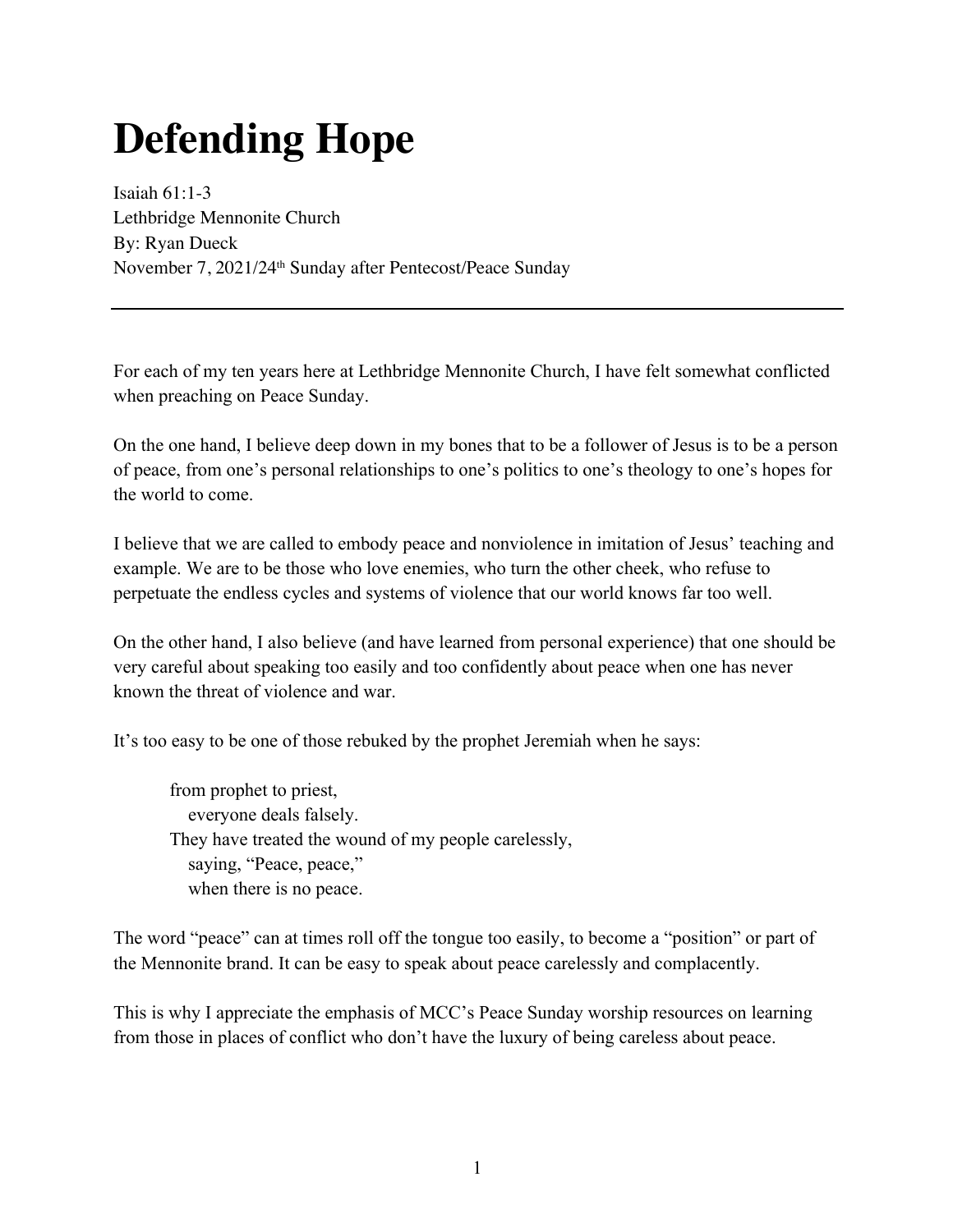As Ernie read earlier, "we don't have all the answers." We do have an obligation to listen and to learn from the church beyond our borders. Especially those of us who have known only peace in our lifetimes.

So, I'm not going to preach much of a sermon this morning. I'm going to share a short parable. I'm going to offer a few reflections. And that's it.

The parable comes from a man that I met when I traveled to Colombia in 2012 with MCC. (I actually met the Palestinian woman who Joani voiced earlier in the service as well. It is so cool to be able to visualize some of the people and the places from our stories this morning!).

His name is Ricardo Esquivia, founder of MCC partners Justapaz and Sembrandopaz in Colombia. I took the picture on the screen during a visit to the village of Macayepo on our learning tour.

Sembrandopaz is translated "sowing seeds of peace," and this is what Ricardo has been doing for over three decades. He is a human rights lawyer, community organizer, and a peace activist. He is also a recognized lecturer, mediator, and professor.

He's mobilized tiny villages to stand up for their rights in the face of foreign multinationals who would take their land. He's started an organic farm, a training center, a forest reserve, and an art school.

Ricardo is a remarkable man. I remember thinking this when I met him, and it has been confirmed in everything I have heard and read about him since.

He tells the following parable:

They say that once a man was being chased by bandits who wanted to kill him. Desperate, he entered a network of caves and hid in one. In anguish he asked God to protect him, to send angels to his aid.

Suddenly a little spider appeared at the entrance of the cave and started to weave a web. Distressed and fearful, the man told God that he didn't want a spider, he needed a wall that prevented the bandits from entering the cave!

Meanwhile the spider continued weaving its web. The bandits, in hushed voices, talked among themselves: "Let us go into this cave, he could be in here."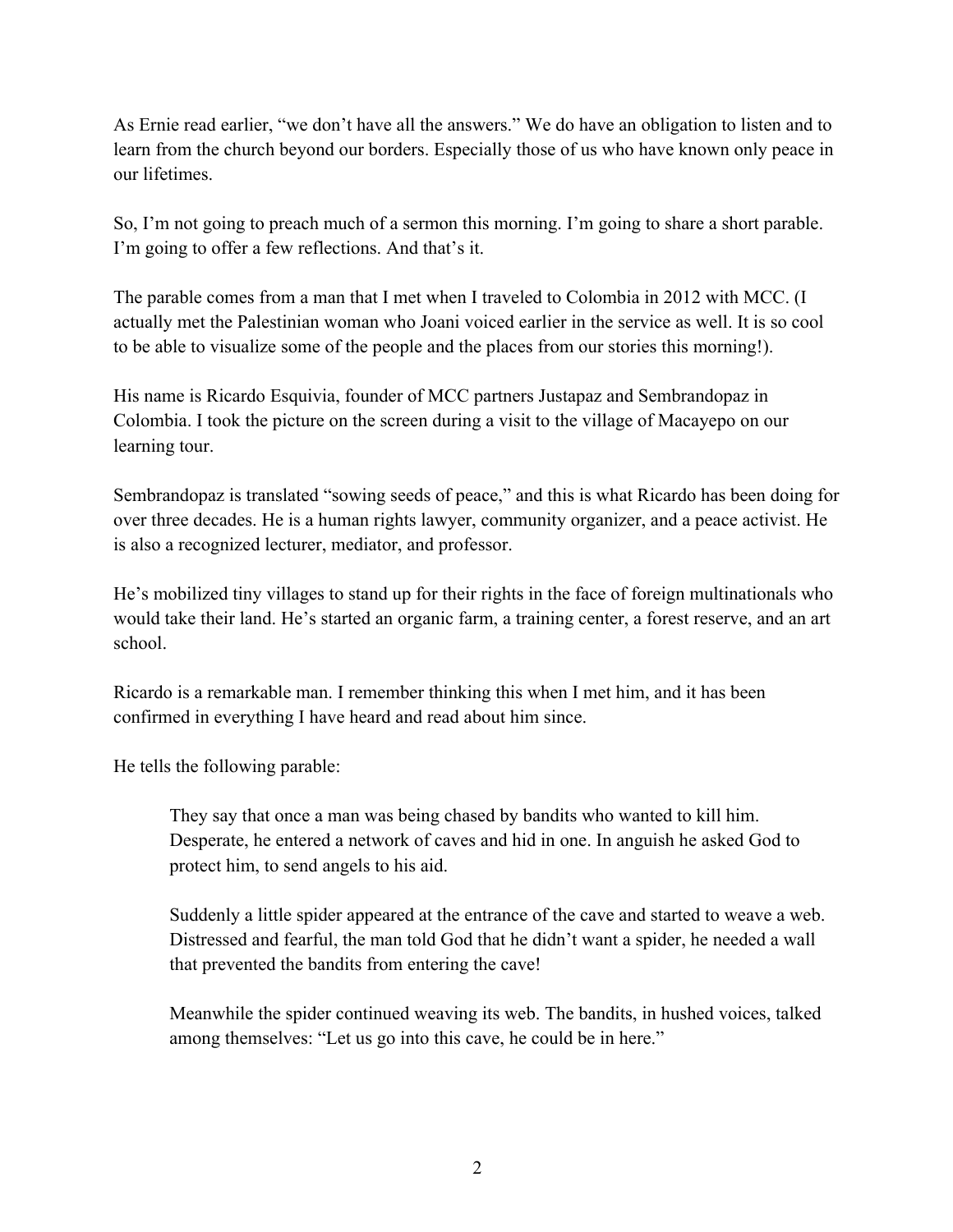"No, he isn't in there. Don't you see the spider web covering the entrance? No one has been in there for years."

And the bandits left.

## **God has many ways to respond to the suffering and anguish of our people, and it is not always in the ways we think or expect.**

In this little story, the man asked for protection, and he thought this would come in some spectacular way, like a miracle of angels descending or a great wall appearing. But God responded with a spider, whose weak web fooled the bandits.

And so, I think of a beautiful saying, "If you ask of God a tree, God gives it in the form of a seed."

\*\*\*

I love these metaphors that Ricardo Esquivia uses for how God grows peace in our world and in our lives.

Peace comes incrementally. It comes in small and surprising ways. Ways that may even seem weak and ineffectual.

Like the spider and his seemingly unimpressive web, all over the world God is working in the hearts of minds of ordinary people, inspiring tiny actions, everyday choices for peace.

All over the world, sometimes far away from the limelight, God is working through courageous dispositions of patience, hope, and resilience.

All over the world, God is cultivating faith and conviction that peace is the future that God has promised for his world and for his people, that it is worth working and waiting for.

Faith that one day there will be, to use the language of Isaiah, beauty instead of ashes, joy instead of mourning, praise instead of a spirit of despair.

And then there is the metaphor of the seed and the tree. *If you ask of God a tree, God gives it in the form of a seed.* This rings true when I think of how peace grows in our lives, our communities, our nations, our world.

We ask for a tree, fully formed. We instinctively long for the quick fix.